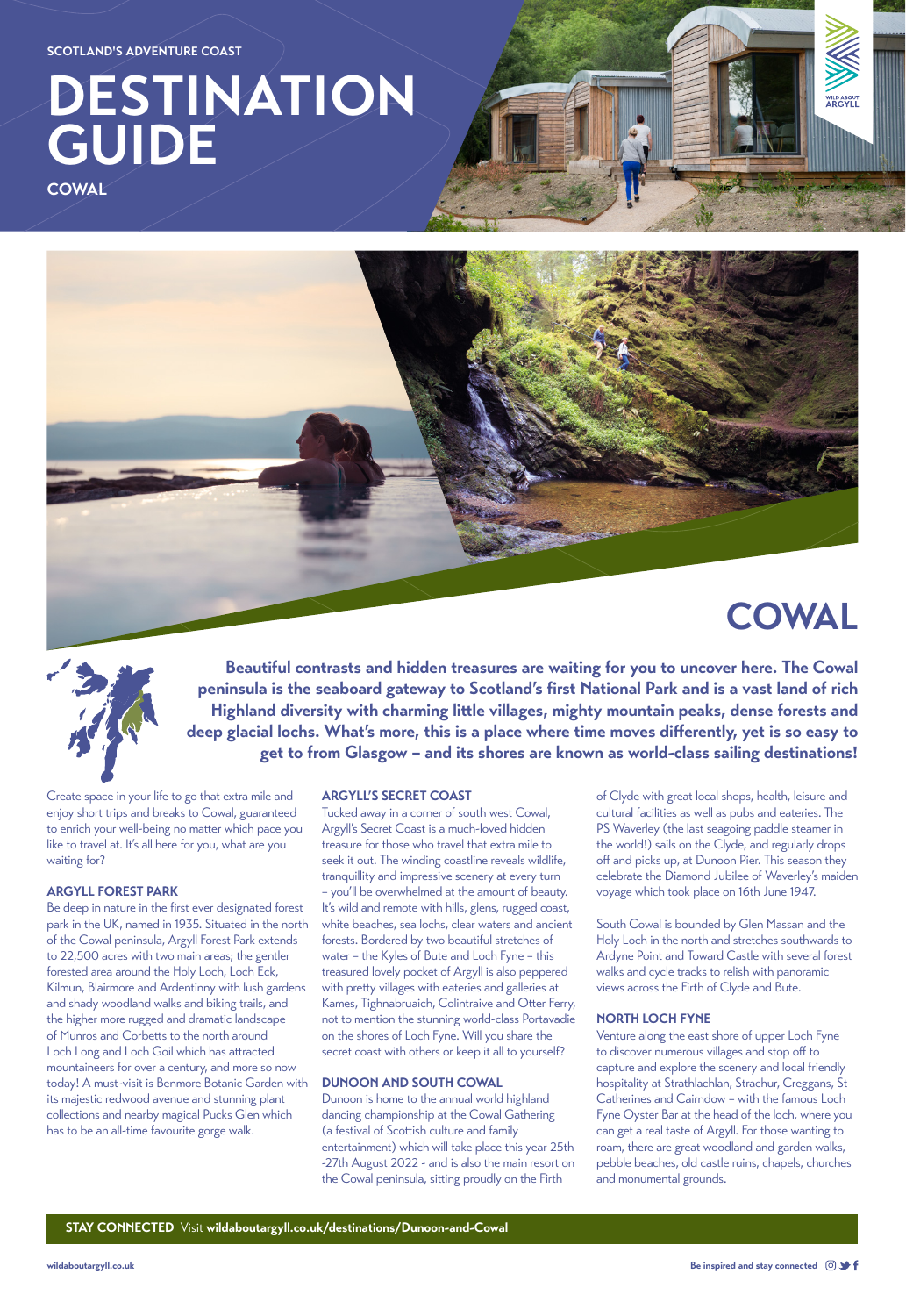# Go wild and plan your adventure at **wildaboutargyll.co.uk**

**@WildAboutArgyll #WildAboutArgyll #ScotlandsAdventureCoast**

# $0$  y f  $\blacksquare$



# **STAY SOCIAL WITH US**

# **OFF THE BEATEN TRACK**

**Go the extra mile and visit some less well-known hidden gems and places, that are well-worth exploring.**

- Kilmun Arboretum
- **Strachur Smiddy Museum**
- Ardentinny Beach and Forest Walks
- Ardkinglas House Woodland Gardens and the Gruffalo Trail
- Ardlamont Point and the walk to Ostel Bay
- Argyll Mausoleum and Historic Kilmun
- Blairmore Pier and Cafe
- Castle Lachlan and Kilmorie Chapel
- Cormonanchan Woodland Walks, Loch Goil
- Kilmodan Church and Carved Stones, Glendaruel

**From Left to right. The Infinity Poll at Port** 



# **PLANNING YOUR JOURNEY**

Travel to and from Cowal by bus or car via the A82 along Loch Lomondside and then the A83 over the Rest and Be Thankful, turning south onto the A815 shortly before Cairndow – or by ferry across The Firth of Clyde from Gourock. A passenger ferry (operated by Argyll Ferries) links the train station and the car ferry (Western Ferries) runs from McInroys Point to Hunter's Quay.

Alternatively, you can take the ferry from Wemyss Bay to Rothesay on the Isle of Bute, then across to Cowal at the north of the island on the Rhubodach to Colintraive ferry.

**Gorge Walking in Pucks Glen Mountain biking at Corlarach near Dunoon**



**Forests & Gardens**

# **Artists & Crafts**

**Food & Drink**

# **ARDKINGLAS WOODLAND GARDEN**

Open all year round, this glorious woodland garden in Cairndow is home to nature walks, a Fairy Trail and a Gruffalo Trail. No booking required. **[Website >](https://www.ardkinglas.com/ardkinglas-woodland-gardens.html) | [Email >](http://info@ardkinglas.com) +44 (0)1499 600261**

# **BEAGLE CRUISES**

Offering sailing holidays around the stunning West Coast of Scotland on our fully prepared and comfortable yacht, Yemaya. **[Website >](https://www.beaglecruises.com)**

# **CLAN MACEWAN**

Contact Sandra to find out more about the MacEwan clan and their history in the Cowal area. **[Website >](https://www.clanmacewen.com/) | [Email >](mailto:info%40clanmacewen.com?subject=)**

# **DRIMSYNIE ESTATE HOLIDAY VILLAGE**

A stunning leisure complex with a spa, gym, pool, restaurants and bars as well as thrilling 'Go Active' activity sessions such as snorkelling, fencing, golfing and carting. **[Website >](https://argyllholidays.com/parks/drimsynie-estate-holiday-village/activities) | [Email >](mailto:info%40argyllholidays.com?subject=)** Download the app or book online **[here >](https://argyllholidaysapp.com/)**

**+44 (0)1301 703 344**

# **DUNOON BURGH HALL**

Exhibitions, art installations, music and workshops at this gallery and creative space in Dunoon's fullyaccessible cultural hub. **[Email >](mailto:info%40dunoonburghhall.org.uk?subject=) +44 (0)1369 701776**

# **DUNOON PRESENTS**

See what's on and find things to do in Dunoon and the surrounding area. **[Website >](https://www.dunoonpresents.co.uk/things-to-do/)**

# **FYNE SEA TOURS**

Wildlife and scenic cruises and private charters on Loch Fyne leaving from Portavadie Marina. **[Website >](https://www.fyneseatours.com) | [Book online >](https://www.fyneseatours.com/) +44 (0)7961 530974**

## **HISTORIC KILMUN**

The Argyll Mausoelum is located adjacent to Kilmun Church in the village of Kilmun, Argyll, Scotland on the shores of the Holy Loch. The history of Scotland has been associated with this area for thousands of years. **[Website >](http://www.historickilmun.org) | [Email >](mailto:%20info%40historickilmun.org?subject=)**

# **HUNTERS QUAY HOLIDAY VILLAGE**

Find lots of 'Go Active' activities such as carting or crazy golf or enjoy the pools, gym, sauna, steam room and Jacuzzi. **[Website >](https://argyllholidays.com/parks/hunters-quay-holiday-village#park-nav) | [Email >](mailto:info%40argyllholidays.com?subject=)** Download the app or book online

**[here >](https://argyllholidaysapp.com/) +44 (0)333 270 2782**

## **LOCHGOILHEAD KAYAK HIRE**

Kayak, canoe, sport yak and stand-up paddleboard hire on Loch Goil with Carrick Castle as a backdrop.

**[Website >](https://www.lochgoilheadkayakhire.com/) | [Email >](mailto:kayakhire%40carrickfarm.com?subject=) +44 (0)7901 751810**

# **PORTAVADIE**

Outdoor infinity pool, gym, spa and leisure experience at this 5-star resort and marina. **[Website >](https://portavadie.com/spa-and-leisure/) | [Email >](mailto:spaandleisure%40portavadie.com?subject=) +44 (0)1700 811075** (ext 225)

# **QUEEN'S HALL**

Multipurpose building hosting live music events, fitness studios, a spin studio, a children's soft play area, an extensive library and café. **[Website >](https://liveargyll.co.uk/facility/queens-hall/) | [Email >](mailto:queenshall%40liveargyll.co.uk?subject=) +44 (0)1369 800 500**

# **RIVERSIDE LEISURE CENTRE**

The Riverside has two pools, a fitness suite and a health suite as well as a café for coffees and snacks.

**[Website >](https://liveargyll.co.uk/facility/riverside-leisure-centre/) | [Email >](mailto:riverside%40liveargyll.co.uk?subject=) +44 (0)1369 701170**

# **TIGHNABRUAICH SAILING SCHOOL**

Sailing tuition on the Kyles of Bute in sheltered coastal waters surrounded by stunning scenery. **[Website >](https://www.tssargyll.co.uk/) | [Email >](mailto:enquiries%40tssargyll.co.uk?subject=) +44 (0)7876 227021**

## **WRECKSPEDITIONS**

The Clyde's most amazing landmarks and beautiful islands are all within easy reach. **[Website >](https://www.wreckspeditions.com/)**

# **EXPERIENCE IT ALL WITH THE LOCALS**

**Book for your, friends and family to get out and about for a memorable experience.**